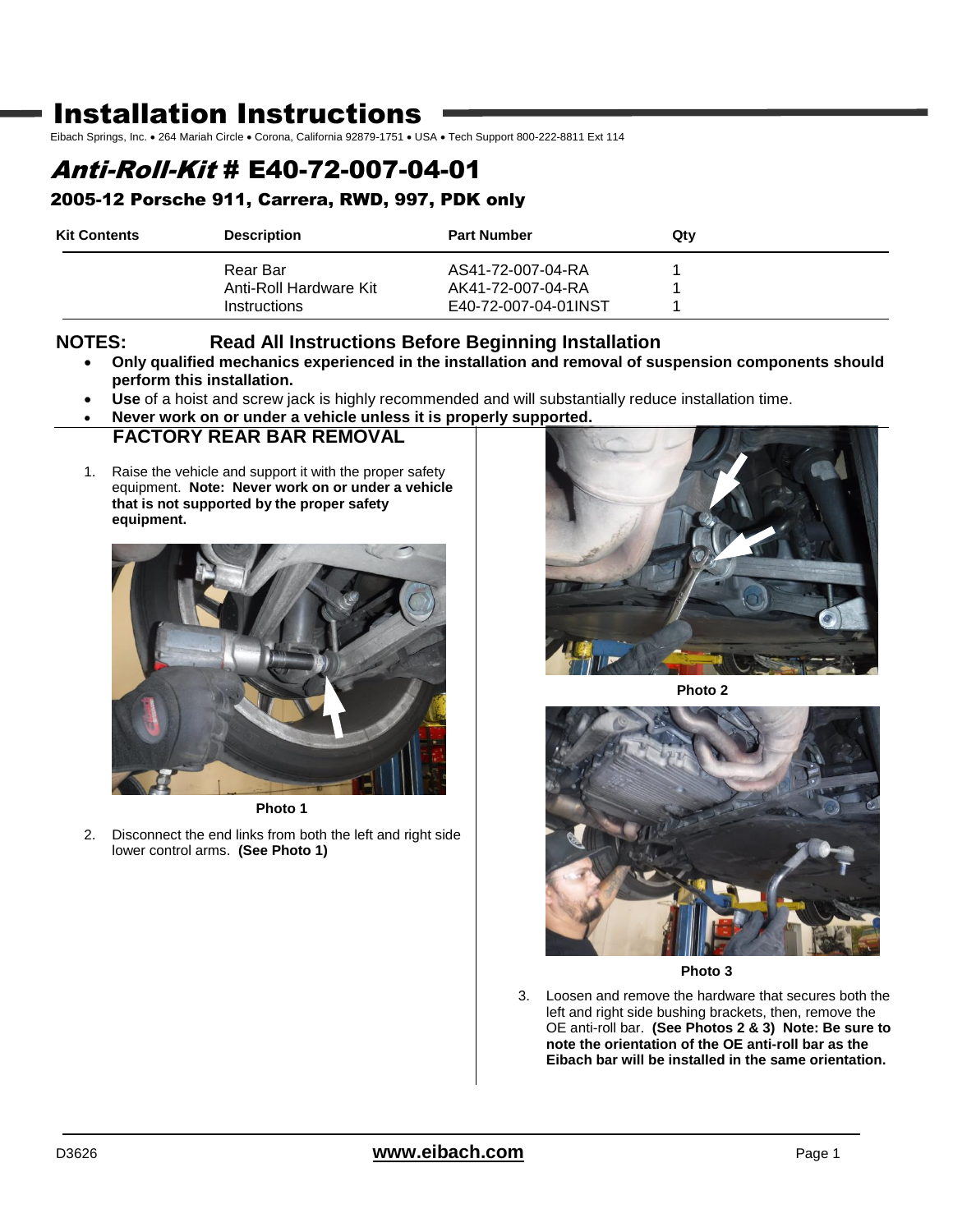

#### **Photo 4**

4. Remove the OE end links from the OE bar as they will be re-used for the installation of the new bar. **(See Photo 4) Note: Be sure to note the orientation of the end links as they will be reinstalled in the same manner on the EIbach bar.** 

#### **EIBACH REAR BAR INSTALLATION**



**Photo 5**



**Photo 6**

5. Apply some poly lubricant to the inside of the supplied Eibach bushings, then, install the bushings onto the Eibach bar. **(See Photos 5 & 6)**



**Photo 7**



**Photo 8**

6. You can now install the OE bushing brackets and OE end links onto the bar and secure it using the OE hardware. **(See photos 7 & 8)**



**Photo 9**